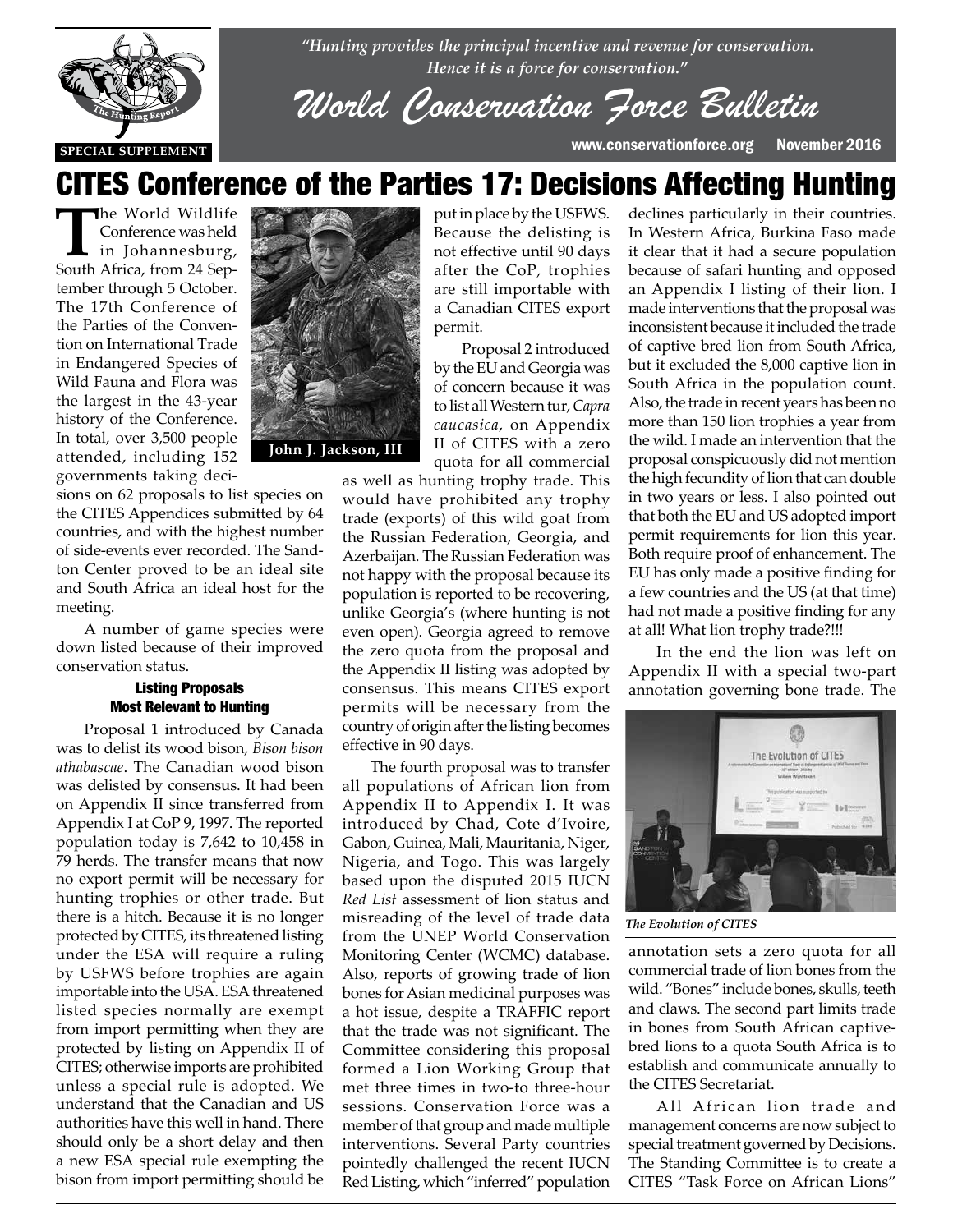# *World Conservation Force Bulletin*

and "provide terms of reference and modus operandi" (open ended). The Secretariat is to take a significant list of actions and report to the Animals Committee, who in turn is to review and make recommendations to the Standing Committee, who in turn can propose an appropriate Resolution to the Parties at CoP 18 in three years. For the list of activities, see CoP17 Com. I. 29. This Task Force will require our close attention.

Proposal 5 proposed transfer of two subspecies of cougar in North American from Appendix I to Appendix II. The proposal was introduced by the US and Canada after the CITES Periodic Review Process demonstrated the two were no longer in trade – more of an administrative house cleaning. These two subspecies are the *Puma concolor coryi* listed as endangered under the ESA in the Southeast US (Florida Panther) and the extinct *Puma concolor cougar*. They were transferred by consensus to Appendix II. They are a different subspecies than the common mountain lion, 30,000 in the Western US and 7,000-10,000 in Canada, but now share an Appendix II listing. This makes no difference to the hunting community because the two are extinct or fully protected under the ESA.

Proposal 6 proposed transfer of Cape Mountain Zebra, *Equus zebra zebra*, from Appendix I to Appendix II. The proposal passed by consensus. There are "at least 4,791" and they are increasing at the rate of 9.16 per year. Sixty-nine percent are on protected public lands in 75 subpopulations. The number have increased 531% in the past three generations or 31 years. The IUCN has recently rated them as "Least Concern" on the *Red List* (2015). They warranted downlisting because of the lack of trade and improved status, but South Africa emphasized the benefit to the species if hunting trade was established. The species' population growth is "constrained" by available habitat that would increase if private ranchers are incentivized through regulated hunting opportunities. South Africa has just completed a national action plan, a hunting quota and taken other measures to open the hunting that in turn will build and secure habitat and populations, as hunting has proven to do so well in South Africa. One hitch. The Cape Mountain Zebra is endangeredlisted under the ESA. Conservation

Force is already working to correct this obstacle.

Proposal 7 failed. It was a proposal by Swaziland to commercially sell the horn of white rhino to create an endowment fund for protection of the rhino. The horn would come from a stockpile from natural deaths, horn recovered from poachers, and then dehorning of live rhino. The initial fund was estimated to be US\$ 9.9 million, and trade was expected to yield \$600,000 per annum. One opposition argument was that it was too small a stockpile to fulfill the demand it would stimulate unless RSA did the same. The vote was by secret ballot and was 26 in favor, 100 against, and 17 abstentions. The loss was not about the status of Swaziland's rhino but concern about stimulation of the demand that is considered excessive and out-of-control, as demonstrated at its worst in Kruger National Park, which has barely kept poaching within the sustainable limit (total off-take less than reproduction rate).



*Size of Committee I*

The elephant proposals this time were proposals 14, 15 and 16. The status quo remains after the voting. One important information document, Inf. Doc .42, was a written statement from the MIKE and ETIS Technical Advisory Group prepared at the request of the CITES Secretariat. It wholly refutes the representations that the 2008 CITES-authorized ivory sales (one-off sales) caused a jump in poaching and peak in 2011. The poaching peak in 2011 was from a gradual increase of poaching pre-dating the sale like the simultaneous increase in rhino poaching (when there was no sale of rhino horn). The oft-repeated claims that the sale of ivory sparked the current poaching crisis



PUBLISHER

Barbara Crown

Copyright ©2016 by UnivOps Holdings, ISSN 1052-4746. This bulletin on hunting-related conservation matters is published periodically free of charge for subscribers to The Hunting Report, 12182 SW 128 Street, Miami, FL 33186. All material contained herein is provided by famed wildlife and hunting attorney John J. Jackson, III with whom The Hunting Report has formed a strategic alliance. The purpose of the alliance is to educate the hunting community as well as pro-advocacy of hunting rights opportunities. More broadly, the alliance will also seek to open up new hunting opportunities worldwide and ward off attacks on currently available opportunities. For more information on Conservation Force and/or the services available through Jackson's alliance with The Hunting Report, write:

Conservation Force 3240 South I-10 Service Road West, Suite 200 Metairie, LA 70001 Tel. 504-837-1233 Fax 504-837-1145 www.ConservationForce.org For reprints of this bulletin or permission to reproduce it

and to inquire about other publishing-related matters, write:

The Hunting Report 12182 SW 128 Street Miami, FL 33186 Tel. 1-800-272-5656 Fax 305-253-5532

*Remember to favor Conservation Force's Corporate Sponsors:*

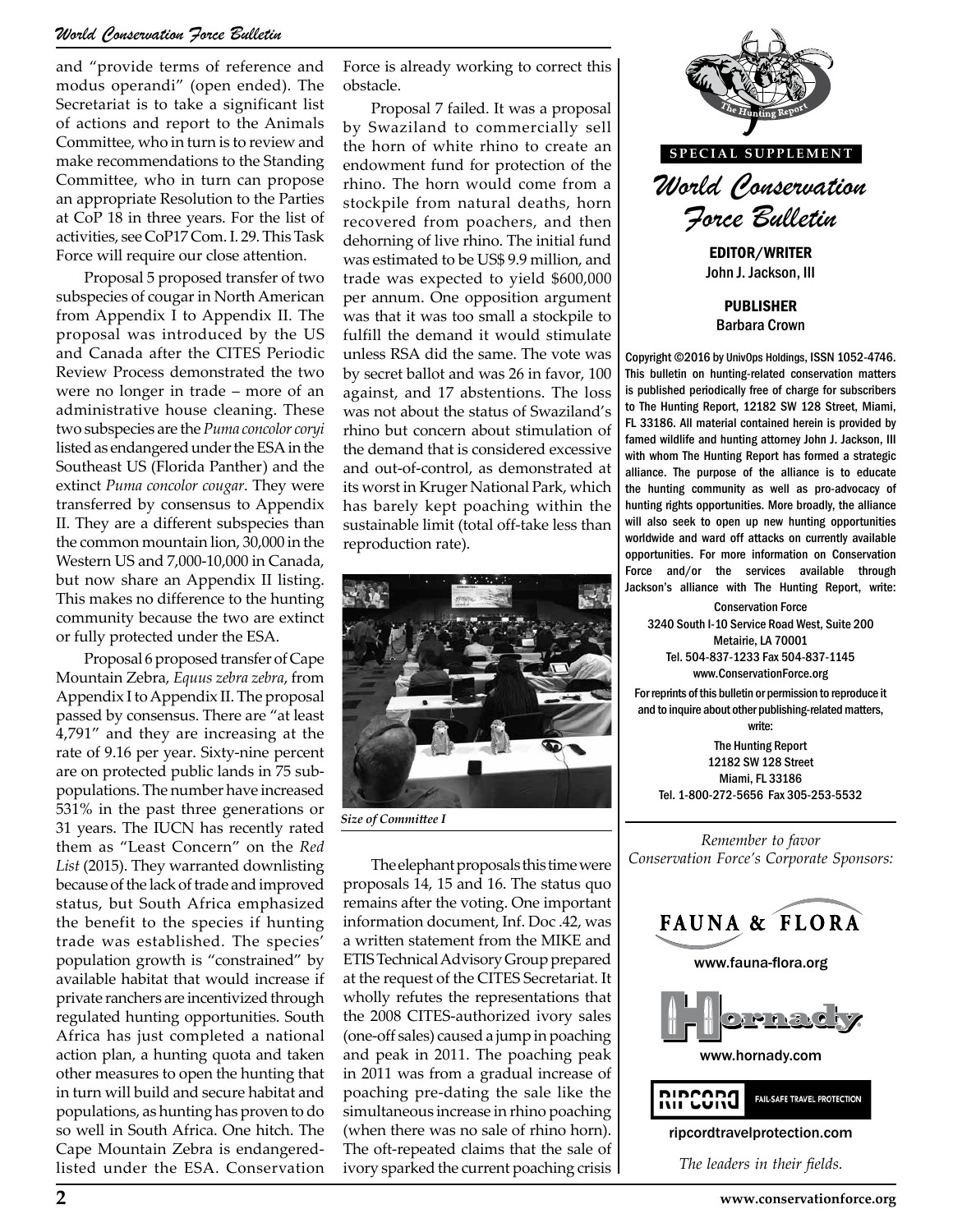simply are not true. "The conclusion by Hsiang and Sekar that an apparent step change in elephant poaching was triggered by the one-off ivory sale in 2008 is fundamentally flawed ... The claims ... are fundamentally flawed, both in logic and methodology ... the study should not be used to inform CITES policy on elephants." Nevertheless, the Parties showed no appetite to authorize another sale.

In brief, Proposal 14 was an attempt by Namibia to free itself from the restraints of the annotation to the Appendix II listing of its elephants because the Secretariat and Standing Committee have not lived up to their promise to "establish a decision-making mechanism for a process of future trade in ivory," which was an integral part of the compromise not to trade for nine years. Removing the annotation would have left Namibia's elephant on Appendix II without the limits against trading commercially. Namibia promised to place ivory trade funds in trust for elephant conservation, and pointed out its elephant population had grown from 7,500 in 1985 to over 22,000 today and its ivory stockpile is growing 4.5% per year. The proposal was amended but failed: 27 in favor, 100 against, with 9 abstentions.

Proposal 15 was Zimbabwe doing the same thing, i.e., an attempted unleashing from the annotation that was part of the Appendix II listing of its elephant. It wished to remain on Appendix II but without the annotation requiring that trade remain on Appendix I for all purposes other than trophies, live sales, and some lesser items. Zimbabwe's proposal was rejected 21 in favor, 107 against and 11 abstentions.

Zimbabwe's 31-page proposal had

some insightful information about all of Africa worth repeating here. There were more elephant in 2013 than in 1995. The overall elephant population during that period has increased 3.9%, largely because Southern Africa's population has



*John J. Jackson, III intervening in Committee 1 on proposed Trophy Hunting Resolution at CITES COP17.*

increased 54.3%, from 229,682 elephant in 1995 to 354,312 in 2013. There is no doubt that elephant poaching gradually climbed to a peak in parts of Africa in 2011, but poaching has been in decline since that peak.

Proposal 16 was filed by Benin, Burkina Faso, Central African Republic, Chad, Ethiopia, Kenya, Liberia, Mali, the Niger, Nigeria, Senegal, Sri Lanka and Uganda. It was obviously written by an NGO and proposed to transfer the elephant of Botswana, Namibia, South Africa and Zimbabwe from Appendix II to Appendix  $I$  – thus all elephant would be on Appendix I. It was rejected by a vote of 62 in favor, 71 against, and 12 abstentions. Botswana's Minister Khama interjected during the debate that Botswana voluntarily surrendered

its Appendix II listing to the startled participants, but of course, the Parties, not a Party itself, determine listing status.

Canada's Proposal 17 to transfer peregrine falcon, *Falco peregrinos*, from Appendix I to Appendix II is the last of the hunting-related Proposals and disappointing. In 2015 the IUCN had classified the Peregrine as of "Least Concern" and estimated the world population size to be 228,800 to 443,000 and stable or increasing. The falcon's original decline was caused by organochloride pesticides such as DDT that thinned its eggshells, which broke and disrupted breeding success. The proposal was rejected with 52 in favor, 57 against, and 12 abstentions.

# Trade in Hunting Trophies of Species Listed in Appendix I or II

Agenda Item 39, Hunting Trophies, ended up with a number of preambular and declarative paragraphs supportive of hunting and which we need not repeat here. Other paragraphs raise the bar and will require our attention. One paragraph directs "that trophy hunting activities relating to species listed in Appendix I should produce conservation benefits for the species concerned and thus may benefit from having a benefit-sharing or incentive system in place to ensure that harvesting contributes to the offsetting of the cost of living with certain species such as elephants."

Annex 3 provides that the Parties should review and justify their current leopard quotas at the next Animals Committee meeting which Committee will in turn review, report and make recommendations to the Standing Committee, who in turn will make its own review, report and recommendations to the Parties at CoP 18.

# Communities on the Edge: How a Wildlife Trade Conference Denied a Role to Communities

#### *By Marco Pani*

**I** threw a stone in the pool ... and we must see where the waves will go.

In March 2016, after many years spent in developing countries (the last two for Conservation Force in several African countries), I drafted a Resolution for the 17th Meeting of the Conference of the Parties to CITES.

The Governments of Zambia, Zimbabwe, Namibia and Tanzania presented the Resolution (cites.org/sites/ default/files/E-CoP17-13.pdf) on the "ESTABLISHMENT OF THE RURAL COMMUNITIES COMMITTEE OF THE CONFERENCE OF THE PARTIES."

The Resolution requested the establishment of a CITES permanent Committee based, inter alia, on the following programmatic points:

The participation of rural communities, in the CITES decisionmaking mechanisms, has been almost completely neglected. Yet the lack of community engagement in natural resource management is one of the main causes of increased illegal trade in wildlife and other natural resources, and this neglect has far reaching ramifications.

CITES has no mechanism for addressing effectively the social consequences of its decisions on Appendix listing and trade even